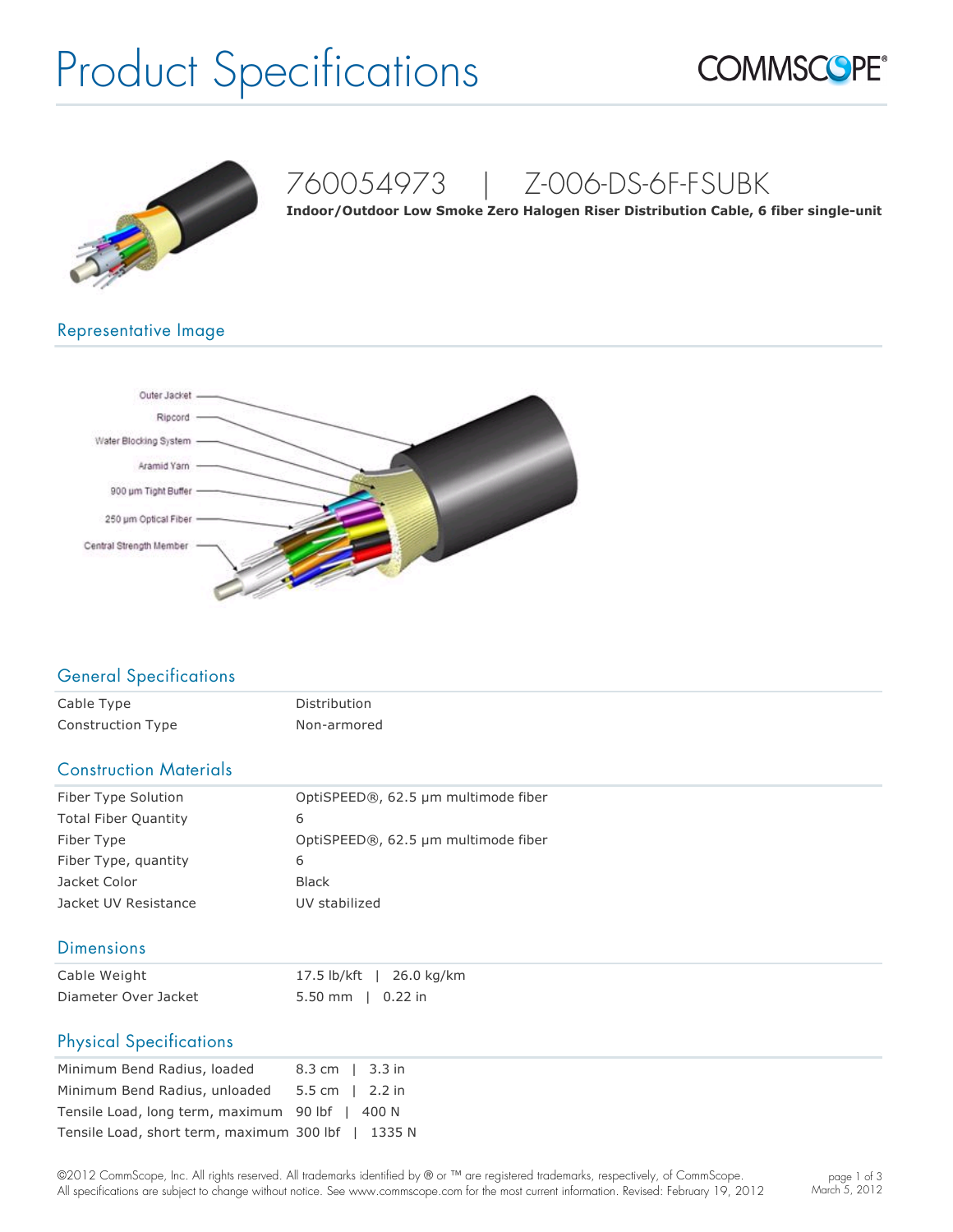# Product Specifications



760054973 | Z-006-DS-6F-FSUBK

Vertical Rise, maximum 500.0 m | 1640.4 ft

#### Flame Test Specifications

| Flame Test Listing | NEC OFNR-LS (ETL) and c(ETL)                                           |  |  |  |  |
|--------------------|------------------------------------------------------------------------|--|--|--|--|
| Flame Test Method  | IEC 60332-3   IEC 60754-2   IEC 61034-2   IEEE 383   UL 1666   UL 1685 |  |  |  |  |

#### Environmental Specifications

| <b>Environmental Space</b> | Low Smoke Zero Halogen (LSZH)  <br>Riser   |
|----------------------------|--------------------------------------------|
| Installation Temperature   | $-30$ °C to $+70$ °C (-22 °F to $+158$ °F) |
| Operating Temperature      | $-40$ °C to +70 °C (-40 °F to +158 °F)     |
| Storage Temperature        | $-40$ °C to +75 °C (-40 °F to +167 °F)     |

#### Mechanical Test Specifications

| Compression                    | 126 lb/in   22 N/mm                                    |
|--------------------------------|--------------------------------------------------------|
| <b>Compression Test Method</b> | IEC 60794-1-2, Section 7<br>$FOTP-41$                  |
| <b>Flex</b>                    | 100 cycles                                             |
| Flex Test Method               | FOTP-104   IEC 60794-1-2, Section 10                   |
| Impact                         | 4.34 ft lb   5.88 N-m                                  |
| <b>Impact Test Method</b>      | FOTP-25   IEC 60794-1-2, Section 8                     |
| Strain                         | See long and short term tensile loads                  |
| Strain Test Method             | FOTP-33   IEC 60794-1-2, Section 5                     |
| Twist                          | 10 cycles                                              |
| <b>Twist Test Method</b>       | FOTP-85   IEC 60794-1-2, Section 11                    |
| <b>Water Penentration</b>      | 24 h                                                   |
| Water Penentration Test Method | FOTP-82<br>IEC 60794-1-2, Section 24<br>$\blacksquare$ |

#### Environmental Test Specifications

| Heat Age                      | -40 °C to +85 °C (-40 °F to +185 °F) |
|-------------------------------|--------------------------------------|
| Heat Age Test Method          | Not applicable                       |
| Low High Bend                 | -40 °C to +70 °C (-40 °F to +158 °F) |
| Low High Bend Test Method     | FOTP-28   IEC 60794-1-2, Section 28  |
| Temperature Cycle             | -40 °C to +70 °C (-40 °F to +158 °F) |
| Temperature Cycle Test Method | FOTP-3   IEC 60794-1-2, Section 22   |

#### Qualification Specifications

Cable Qualification Standards ANSI/ICEA S-104-696-2001 | EN 187105 | Telcordia GR -20-CORE Issue 3 (water penetration) | Telcordia GR-409-CORE Issue 2

### Regulatory Compliance/Certifications

**Agency Classification** RoHS 2002/95/EC Compliant

ISO 9001:2008 Designed, manufactured and/or distributed under this quality management system